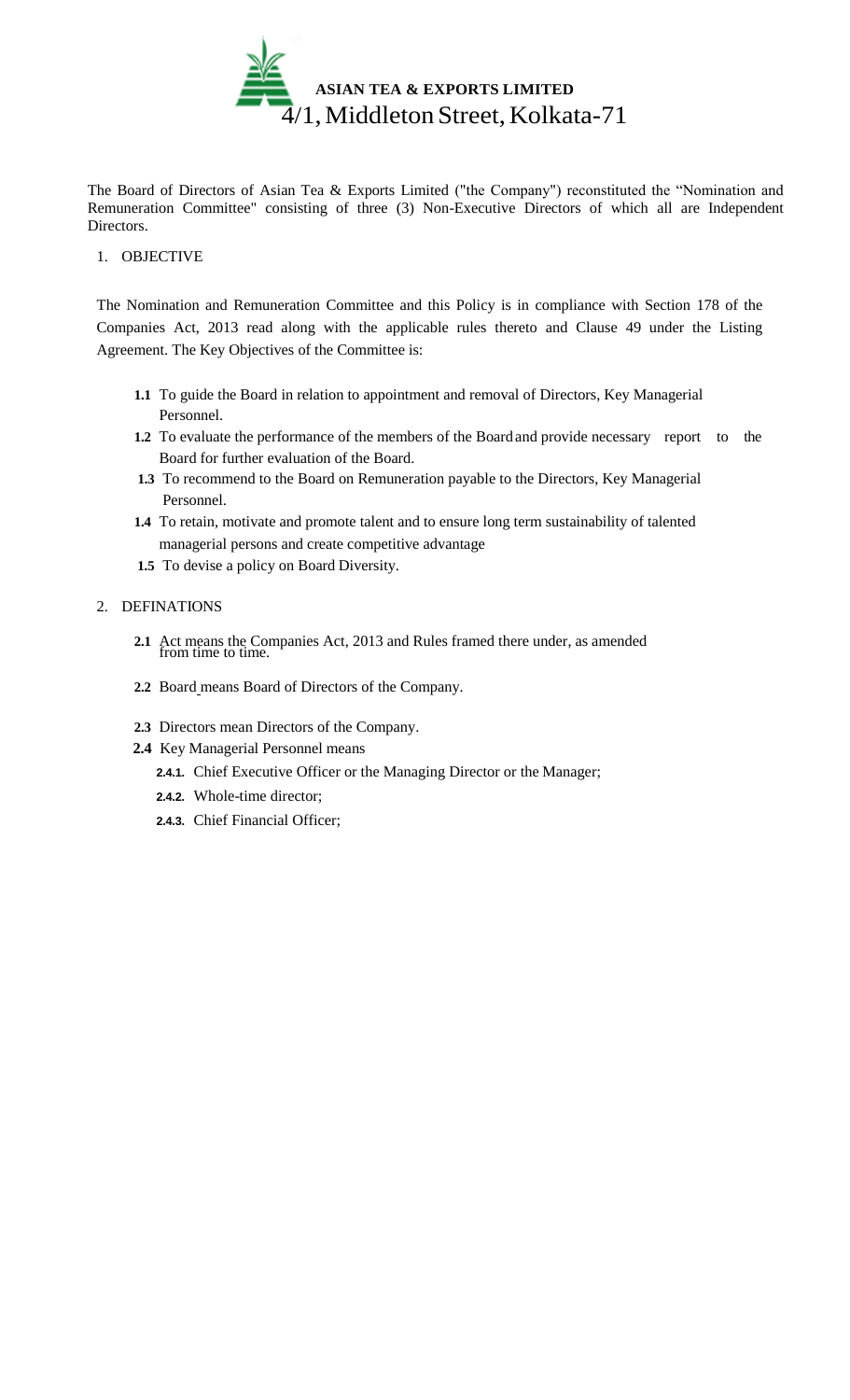

### 3. ROLE OF COMMITTEE Matters to be dealt with, perused and recommended to the Board by the **Nomination and Remuneration Committee**

### **3.1** The Committee shall:

- **3.1.1.** Formulate framework and/or policy for remuneration, terms of employment and any changes, including service contracts, remuneration, policy for and scope of pension arrangements, etc for BOD's and KMP's and reviewing it on a periodic basis;
- **3.1.2.** Formulate the criteria for determining qualifications, positive attributes and independence of a director and recommend to the Board a policy, relating to the remuneration for the Executives.
- **3.1.3.** Identify persons who are qualified to become Director and persons who may be appointed in Key Managerial positions in accordance with the criteria laid down inthis policy.
- **3.1.4.** Recommend to the Board, appointment and removal of Director and KMP and carry out evaluation of every director's performance
- **3.2.** Policy for appointment and removal of Director and KMP
- **3.2.1.** Appointment criteria and qualifications
- **a)** The Committee shall identify and ascertain the integrity, qualification, expertise and experience of the person for appointment as Directoror KMP and recommend to the Board his / her appointment.
- **b)** A person should possess adequate qualification, expertise and experience for the position he / she is considered for appointment. The Committee has discretion to decide whether qualification, expertise and experience possessed by a person are sufficient / satisfactory for the concerned position.
- **3.2.2.** Term */* Tenure
- **a)** Managing Director/Whole-time Director: The Company shall appoint or re-appoint any person as its Executive Chairman, Managing Director or Executive Director or Whole time Director for a term not exceeding five years at a time. No re-appointment shall be made earlier than one year before the expiry of term.
- **b)** Independent Director:

An Independent Director shall hold office for a term up to five consecutive years on the Board of the Company and will be eligible for re-appointment on passing of a special resolution by the Company and disclosure of such appointment in the Board's report.No Independent Director shall hold office for more than two consecutive terms, but such Independent Director shall be eligible for appointment after expiry of three years of ceasing to become an Independent Director. Provided that an Independent Director shall not, during the said period of three years, be appointed in or be associated with the Company in any other capacity, either directly or indirectly. *However, if* a *person who has already served as an Independent Director for 5 years or more in the Company as on October 1, 2014 or such other date as may be determined by the Committee as per regulatory requirement; he/she shall be eligible for appointment for one more term of 5 years only.*

At the time of appointment of Independent Director it should be ensured that number of Boards on which such Independent Director serves is restricted to seven listed companies as an Independent Director and three listed companies as an Independent Director in case such person is serving as a Whole-time Director of a listed company or such other number as may be prescribed under the Act.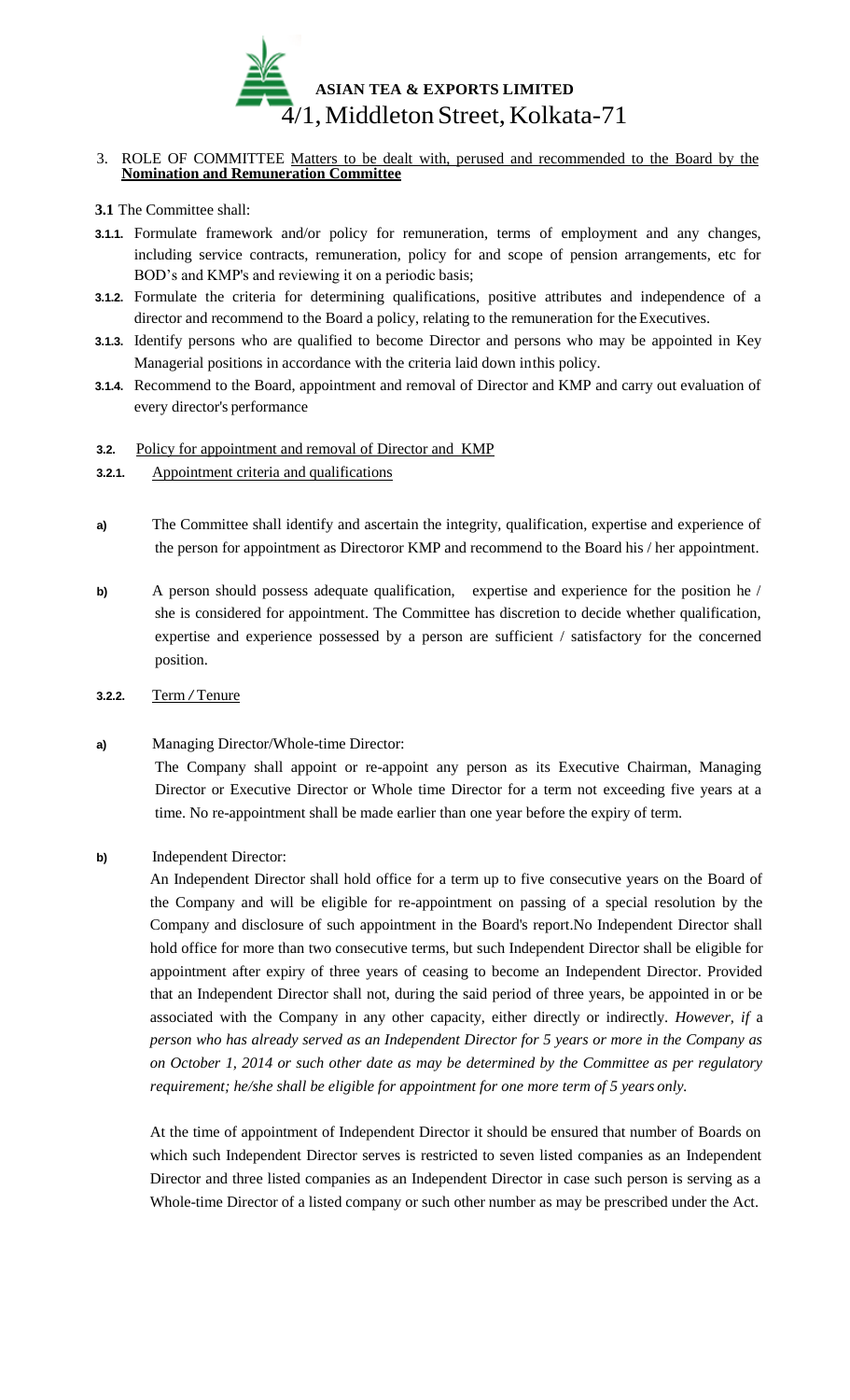

# **3.2.3.** Evaluation

The Committee shall carry out evaluation of performance of every Director and KMP at regular interval (yearly).

## **3.2.4.** Removal

Due to reasons for any disqualification mentioned in the Act or under any other applicable Act, rules and regulations thereunder, the Committee may recommend, to the Board with reasons recorded in writing, removal of a Director and KMP subject to the provisions and compliance of the said Act, rules and regulations.

## **3.2.5.** Retirement

The Director and KMP shall retire as per the applicable provisions of the Act and the prevailing policy of the Company. The Board will have the discretion to retain the Director and KMP in the same position/ remuneration or otherwise even after attaining the retirement age, for the benefit of the Company.

# **3.3.** Policy relating to the Remuneration for the Whole-time Director and KMP

# **3.3.1.** General:

- a. The remuneration to the Whole-time Director and KMP will be determined by the Committee and recommended to the Board for approval. The remuneration shall be subject to the prior/post approval of the shareholders of the Company and Central Government, wherever required.
- b. The remuneration to be paid to the Whole-time Director shall be in accordance with the Articles of Association of the Company and as per the provisions of the Act.
- c. Increments to the existing remuneration may be recommended by the Committee to the Board which should be within the slabs approved by the Shareholders in the case of Whole-time Director.

Where any insurance is taken by the Company on behalf of its Whole-time Director, Chief Executive Officer, Chief Financial Officer, the Company Secretary and any other employees for indemnifying them against any liability, the premium paid on such insurance shall not be treated as part of the remuneration payable to any such personnel. Provided that if such person is proved to be guilty, the premium paid on such insurance shall be treated as part of the remuneration.

## **3.3.2.** Remuneration to Managing Director/Executive Director/ KMP:

## a. Fixed pay:

The Managing Director/Executive Directors/ KMP shall be eligible for a monthly remuneration and perquisites as may be approved by the Board on the recommendation of the Committee. The statutory and retrial benefits shall be paid as per the applicable laws.

The remuneration to be paid to the Managing Director/Executive Directors shall be paid on recommendation of the Committee and approved by the shareholders and Central Government, wherever required.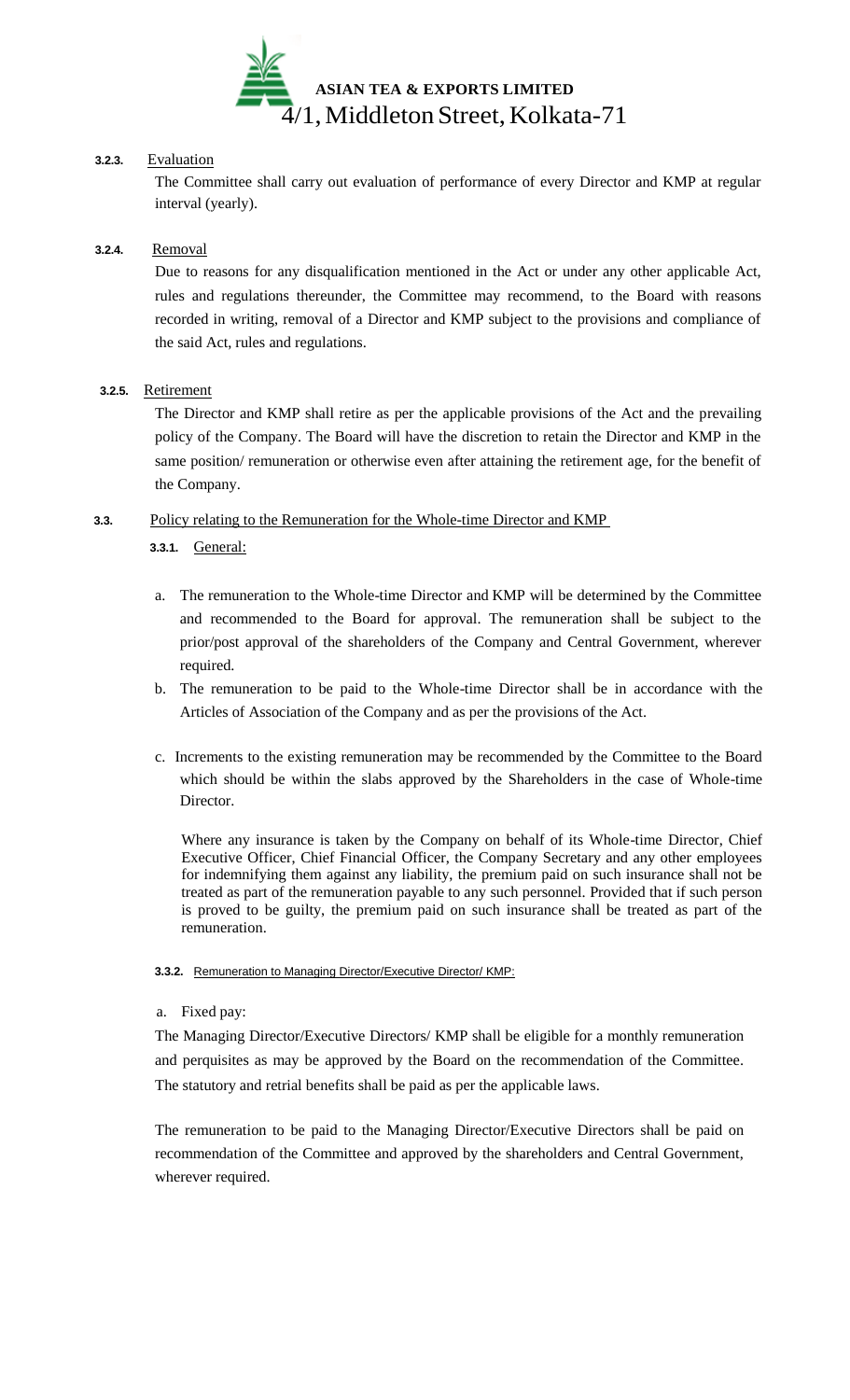# **ASIAN TEA & EXPORTS LIMITED** 4/1, Middleton Street, Kolkata-71

## b. Minimum Remuneration:

If, in any financial year, the Company has no profits or its profits are inadequate, the Company shall pay remuneration to its Managing Director/ Executive Director in accordance with the provisions of part-ll of Schedule V of the Act and if it is not able to comply with such provisions, with the previous approval of the Central Government

### c. Provisions for excess remuneration:

If any managing Director/Whole-time Director draws or receives, directly or indirectly by way of remuneration any such sums in excess of the limits prescribed under the Act or without the prior sanction of the Central Government, where required, he / she shall refund such sums to the Company and until such sum is refunded, hold it in trust for the Company. The Company shall not waive recovery of such sum refundable to it unless permitted by the Central Government.

### **3.3.3.** Remuneration to Non- Executive / Independent Director:

### Sitting fees

The Non- Executive / Independent Director may receive remuneration by way of fees for attending meetings of Board or Committee thereof. Provided that the amount of such fees shall not exceed Rs. One Lac per meeting of the Board or Committee or such amount as may be prescribed by the Central Government from time to time

### Commission:

No Commission shall be paid.

### Stock Options:

An Independent Director shall not be entitled to any stock option of the Company.

### 4. MEMBERSHIP

- **4.1** The Committee shall consist of a minimum 3 non-executive directors, majority of them being independent.
- **4.2** Minimum two (2) members shall constitute a quorum for the Committee meeting.
- **4.3** Membership of the Committee shall be disclosed in the Annual Report
- **4.4** Term of the Committee shall be continued unless terminated by the Board of Directors.

### 5. CHAIRPERSON

- **5.1** Chairperson of the Committee shall be an Independent Director.
- **5.2** Chairperson of the Company may be appointed as a member of the Committee but shall not be a Chairman of the Committee.
- **5.3** In the absence of the Chairperson, the members of the Committee present at the meeting shall choose one amongst them to act as Chairperson.
- **5.4** Chairman of the Nomination and Remuneration Committee meeting could be present at the Annual General Meeting or may nominate some other member to answer the shareholders' queries
- 6. MINUTES OF COMMITTEE MEETING

Proceedings of all meetings must be recorded and signed by the Chairman of the Committee at the subsequent meeting. Minutes of the Committee meetings will be tabled at the subsequent Board and Committee meeting.